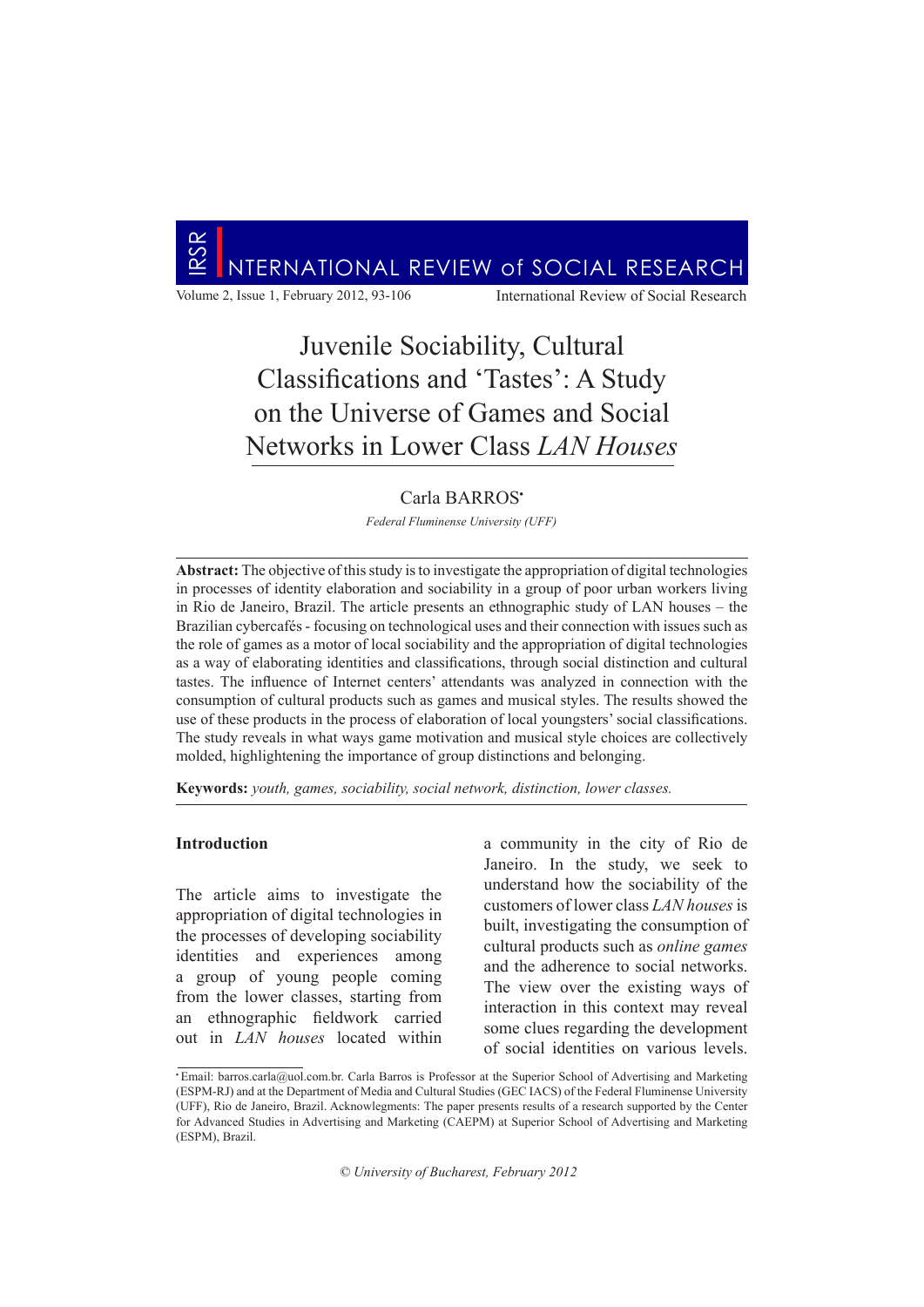Adopting the perspective of Miller and Slater (2000), this is not just talking about 'uses' and 'effects' of the new media, but also investigating how members of a particular culture see themselves in the virtual environment and shape it according to their self image.

The fieldwork was conducted over the years 2009 and 2010 in the favelas  $\text{(slums)}^1$  of Rocha<sup>2</sup>, located in São Conrado, south of the city of Rio de Janeiro. The research was conducted through participative observation, in-depth interviews and informal conversations, features of the ethnographic method. In my visits to the community's *LAN houses*, I would surf the Internet observing the respondents' interaction with the computers and with each other. At times, I would only observe; other times, I would interact with visitors and attendants through informal conversations or more structured interviews.

Rocha is a small community of about 4,000 residents that was formed over the last seventy years from small homes for employees of an elite club of the neighborhood. There is an intensive flow of foreign tourists, motivated by several factors: the proximity to an important spot of the city for the practice of hang gliding; the work of the *Favela Tour* agency, which promotes sightseeing tours in the community, to get to know the slum 'inside out', which includes a visit to local social projects and parades in places like a 'local bar'; and the *Favela Receptiva* initiative, a tourism program where families in the community offer rooms for lodging, inviting visitors to have a 'direct contact' with the day to day life of a 'charming' low-income community, as shown on their site<sup>3</sup>.

# **Sociability in** *LAN houses* **in the universe of games**

The Rocha community has two *LAN houses* and the preferences of users fall on the social networking site Orkut, the instant messaging service MSN and the universe of games. Boys tend to remain connected for at least an hour, engaging mostly with games and devoting less time to navigate on Orkut and MSN. Girls are on average less time online; often, in less than half an hour of navigation they can feed their social networks. Orkut reigns in the local preference of both genders and various age groups and draws attention for its large degree of diffusion and reputation among the informants. This social network is usually the first contact that the participants have with the virtual world.

The community's two LAN houses offer different attractions to their audience. The Conecta LAN house is located on the main street of entry to the slum and specializes in video games related to the world of online RPG; there, the 'craze' - an expression used by customers and attendants of the LAN house - is the game World of Warcraft, one of the most popular in the world with more than 12 million paying players, according to their manufacturer Blizzard Entertainment<sup>4</sup>. It is a universe of action and adventure, of medieval inspiration; this takes place in the fantasy world of Azeroth, introduced in the first game of the Warcraft series: Orcs & Humans in 1994. World of Warcraft or WoW (nickname given by fans of the game and how I am going to refer to it from this point on) is part of a category named MMORPG - Massive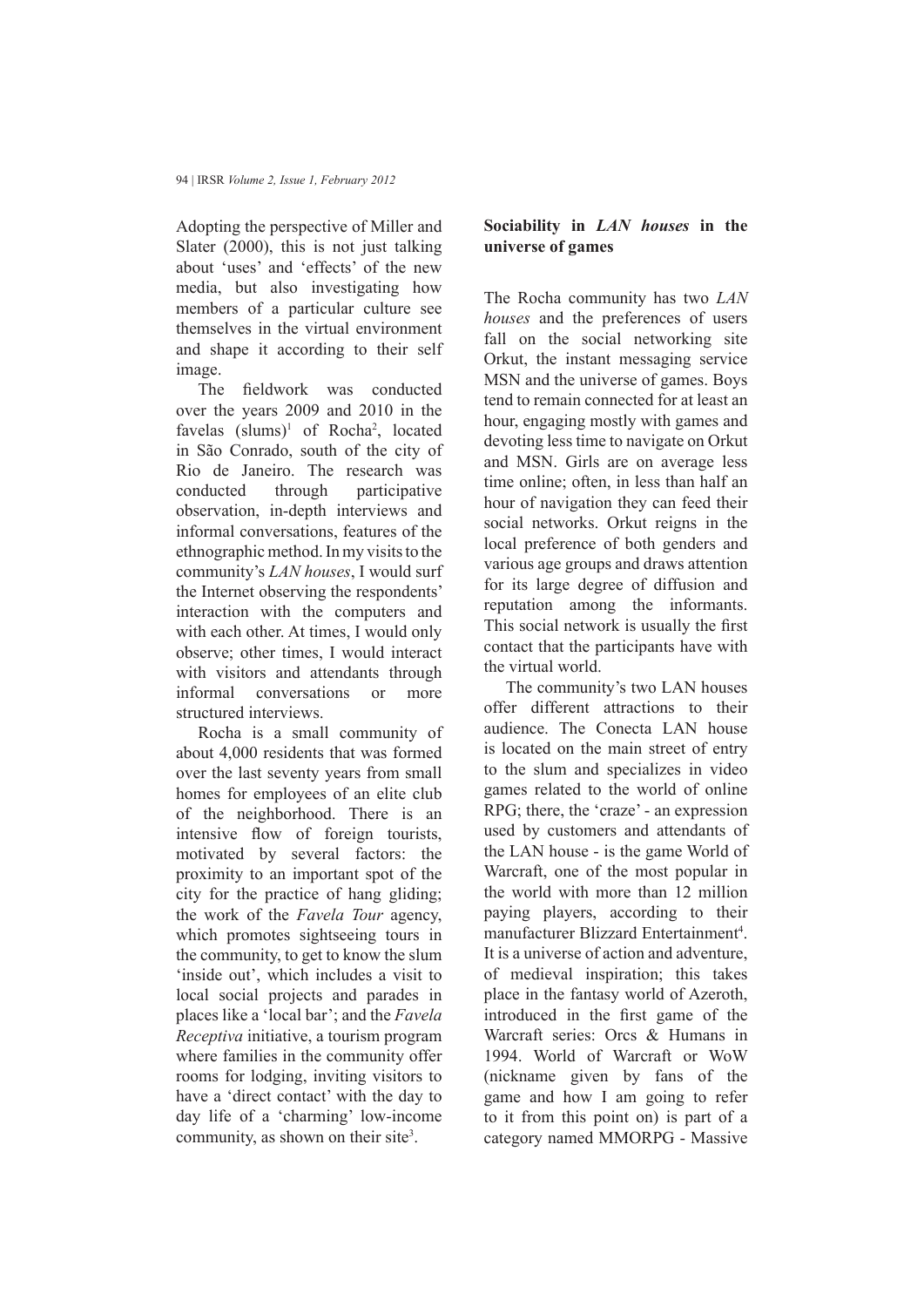Multiplayer Online Role-Playing Game or Multi Massive Online Role-Playing Game - which are online and massively multiplayer games, where characters are created in a virtual world, following the inspiration from the traditional role-playing strategy games. In the Cybergames LAN house, located in the 'center' of the community, the main attractions are the 'violent' Counter-Strike and the car racing game Need for Speed.

The movement of persons at the *LAN houses* is great throughout the day - some go only to see what is there, who is playing and talk a little, and when it is possible they come back later. One does not necessarily enter the *LAN house* for Internet access, many just go there to meet the others in a repeated ritual of sociability - among young people, and it is a 'law' to stop by. On the other hand, several regulars have computers at home but prefer to go to the *LAN house* to make a program in group, that is, for network gaming or even to access Orkut with friends.

The atmosphere in the *LAN houses* is characterized by a lot of talk and fun, due to the presence of recreational activities in these spaces, such as games and music. In *LAN houses* such as Conecta, where the presence of *online* strategy games like *WoW* is prevalent, the space becomes more strongly marked by the masculine juvenile sociability, since girls are less interested in that kind of fun. The visitors experience the atmosphere of the LAN house as a local club (Barros, 2009), where sociability is exercised through shared recreational activities. The average age of the players - boys around the age of eight are starting to become familiar with the game

atmosphere, extending the interest until the age of 25 years or so - is much lower than the world average, which is 28 years, according to *Blizzard*. This is partly due to the fact that *WoW* is a game paid via credit card and in the lower class *LAN houses* generally, the server is 'pirate', which facilitates the participation of younger people.

In the studied context, we can notice that the game is learnt through a strong share. The use of computers in the *LAN houses* draws attention to a particular aspect - besides the users being connected and interacting with other online gamers, there is a great interaction with the other people who are present in the physical environment. Young people, whether they are facing the computer or not, communicate intensively exchanging 'tips' about the best strategies and actions to be adopted in battle. The 'teaching' is passed from someone who has more 'expertise' in the game than others, a role that is taken alternatively by multiple players - the attendants of the LAN house and the more experienced players. Sometimes it turns out that navigation is really shared, when someone takes the mouse of those who are in front of the computer and plays for a while or when they request assistance, as observed in a scene: '*Kiko, come here, the powers are not showing up.'* Kiko approaches, grabs the mouse and solves the 'problem' returning the game control to his colleague. Learning revolves around tips about the general logic of *WoW*, its step by step, the best strategies to be adopted, the meaning of English words and even the best way to handle the mouse and keyboard in order to achieve greater agility in the fighting. Thus there can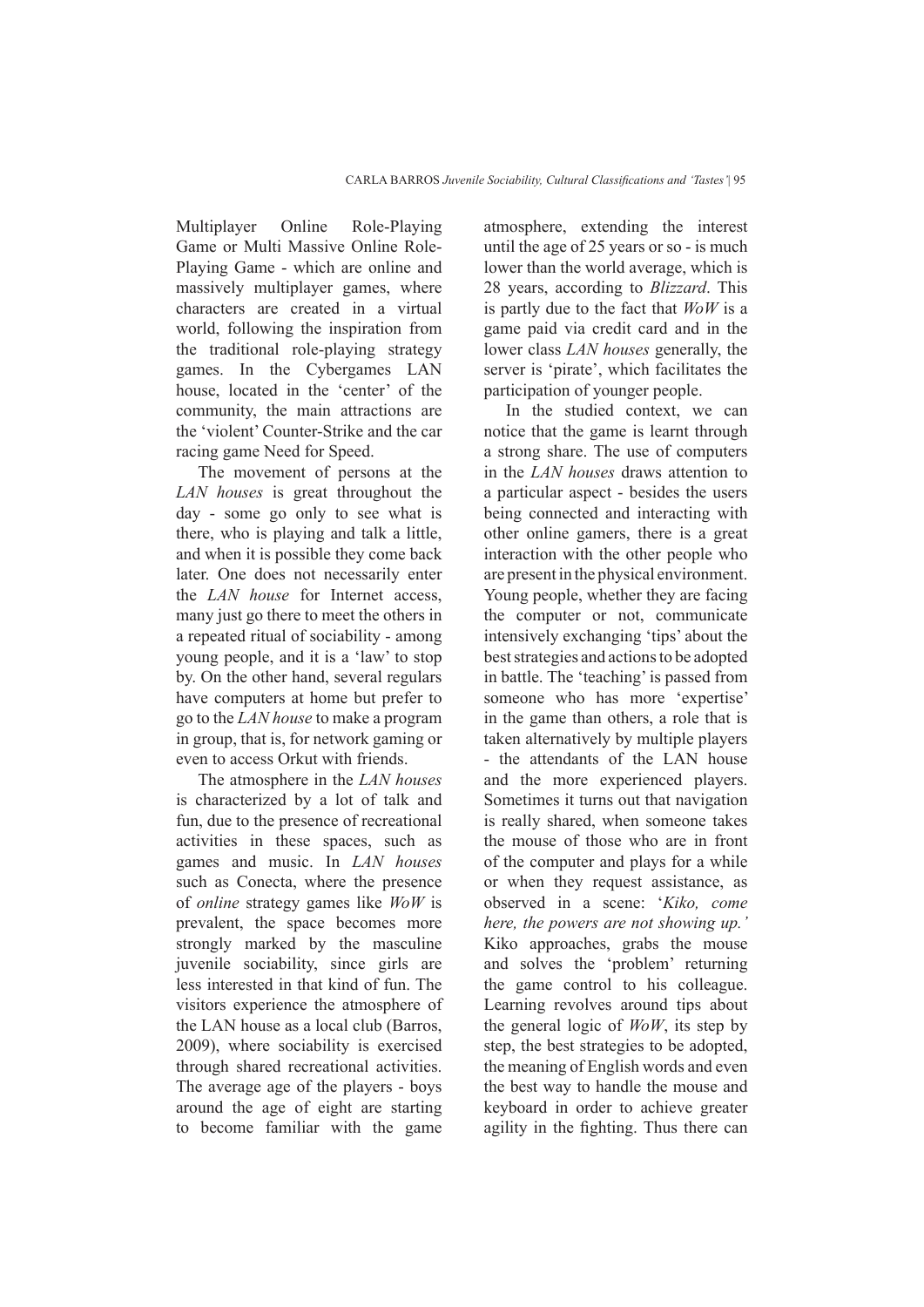be two, three or four people around one computer, with one 'officially' starring in the adventure, another one with more expertise, taking the *mouse* now and then to advance in stages and a third one making comments about the game or simply 'kidding'. In a sense, there is a contrast here with the original idea of a *personal computer* - in the environment of the *LAN house* there are 'collective machines', operating in a very interactive way, as a 'shared personal computer'.

Some words that arise in the game are incorporated into the vocabulary, like 'noob' ('beginner') or 'quitters' (abandon, give up the game). In the virtual environment the most experienced players avoid the 'noobs' and 'quitters' in the days of *WoW*, as one of them says: 'here we only have 'pro' ('professional', experienced in the game), no quitters or noobs.' Both in the sociability environment found in the LAN house and in the virtual one, there is a differentiation of status - in the *LAN houses* the most experienced players stand out and have greater prestige, circulating with ease and putting into practice their knowledge in the 'collective game' within the virtual space itself where all the *WoW* community interacts with the more experienced gamers distancing themselves from the *quitters* and the *noobs*, forming the 'select' group of '*pro'*.

# **The mediation of the LAN houses' attendants**

The *LAN houses'* attendants are key characters in the public settings for Internet access, mediating contact with

the digital universe for those who do not feel at ease or do not know how to move through this world, besides being characters of key reference for the young regulars of the *LAN houses*, and may play an important role as disseminators of the consumption of cultural products.

The attendant, as a rule, gives the 'tone' of the *LAN house*, especially when the dominant public is formed of children and adolescents, always being aware of the behavior of regulars and trying to keep the mood of the environment within the 'order'. They act as a kind of 'informal educators' and may even have a responsibility to 'take care' of children and young people who circulate in the place, as occurs in the Conecta LAN. The owners and at the same time, attendants, Francisco (27 years) and Leo (22 years) have great influence on the children and the young people in that space. It was Francisco who determined that the LAN house would not have 'violent' and controversial games such as Counter-Strike, banned for those under 18 years; and so, the Conecta is characterized by having formed a legion of fans of *WoW*, the game preferred and disseminated by the owners-attendants.

Parents leave their children under the 'supervision' and control of the attendants, which may include 'monitoring' school performance – those who do not do well in school have their time limited in the *LAN house*. Moreover, Francisco intends to 'motivate' the regulars of the *LAN* - he is thinking of offering hours of navigation for those who have high school achievement - showing his concern for the educational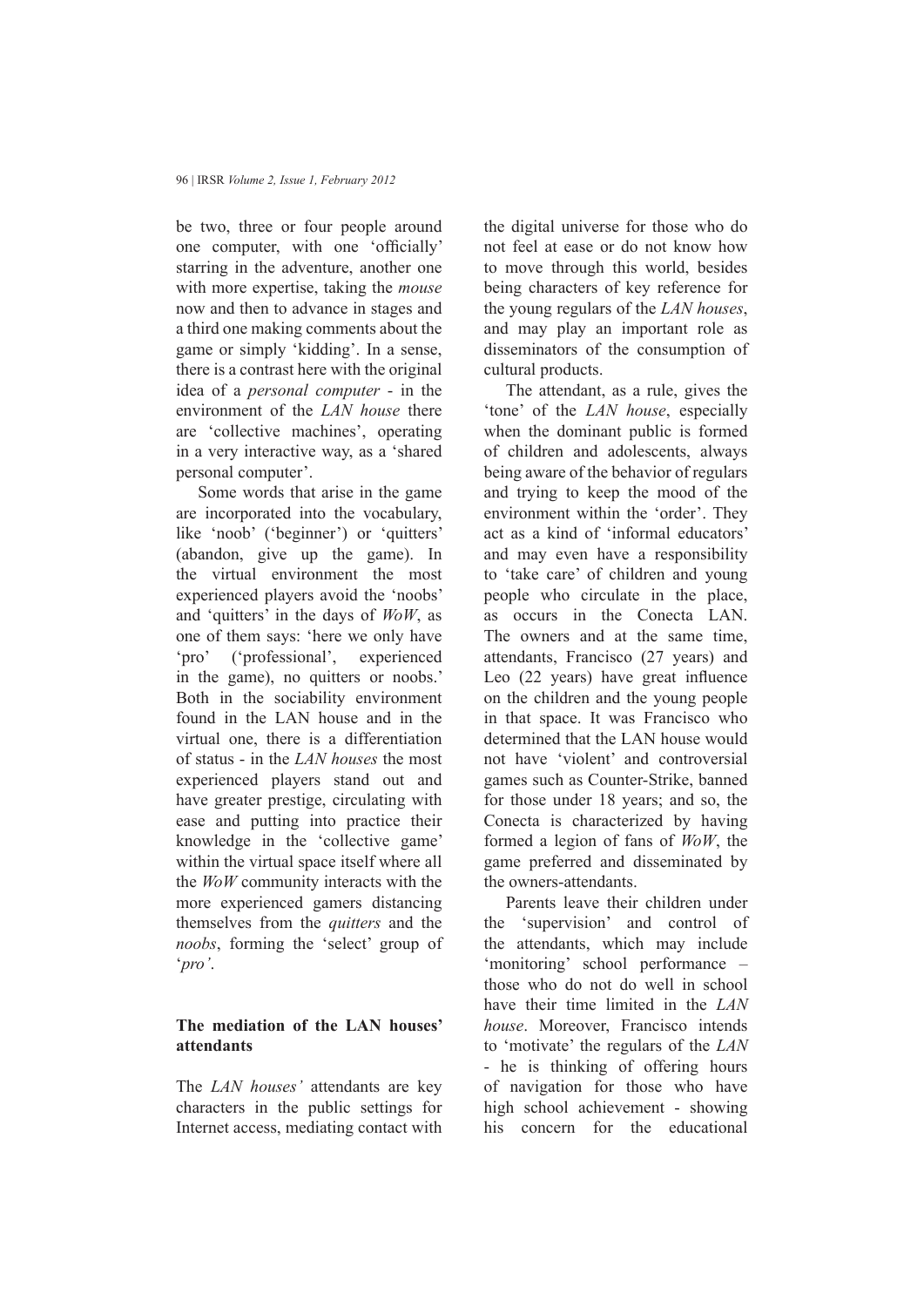development of the young people present there.

This aspect of care and monitoring of school performance within the *LAN house* is opposed to some extent to other situations where the 'antischool' feeling is more obvious, as in Pereira's study (2010), the result of an ethnography on the popular *LAN house* in the city of Porto Alegre, south of Brazil. In this study, the author describes the intense involvement of young people with the games and the great lack of motivation in relation to studying which leads to high school dropout. Opposed to this context, there are situations in the community of Rocha in which the concern for formal education is present within the space of the *LAN house* itself, as in the 'partnership' observed between mothers and attendants, in addition to the attendant's very own concern for the young people's school performance.

Going back to the collective experience of the game within the space of the *LAN house*, as *WoW*  experts, Francisco and Leo are driven at all times to provide 'tips' of the game to the visitors. They both have certain knowledge of English language helping others understand the game, which is configured in this language. The 'tips' are not passed on only by attendants but also by other regulars who have some expertise in the world of *WoW*, as already noted. Sharing what one knows about the game confers prestige and puts the person in a position of higher status. This condition refers to the scenario found in virtual environments and it perpetrates the logic of sharing information about a specific preferred cultural product such as communities formed from an interest in certain TV

series (Sá, 2002; Gomes, 2007). The principle of giving establishes status hierarchies among the actors, already pointed out by Mauss (1954) in his classic approach on systems of social exchange.

The game *WoW* has a long learning curve, due to its complexity. Hence the importance of collective learning, sharing information, where the attendants take on a role of reference. Johnson (2005) had already called attention to the intricacy of the video games; the online strategy games, especially, require an apprenticeship which does not happen all at once as in the case of chess, where all rules are known beforehand. In the case of MMORPGs, one learns by playing and redefining strategies all the time. Games such as *WoW*, therefore, tend to facilitate the development of longer-lasting ties among the players themselves and between them and the game as well - first of all because *WoW*, in its complexity is suitable for collective learning, sharing 'tips', and finding in the collective space of the *LAN houses* a *locus* of diffusion and secondly because due to the game's features, young people show a high degree of involvement with the characters and pets created by them, forming bonds that will be reinforced over time.

Thus, the choice of playing *WoW* ends up reinforcing a sense of belonging to a group that frequently attends the Conecta *LAN*. One of the attendants said that being present there reinforces the bonds among peers, by sharing the same leisure activity, the WoW game, 'This is already a family, there are always the same people, and it is a routine.' The Cybergames LAN does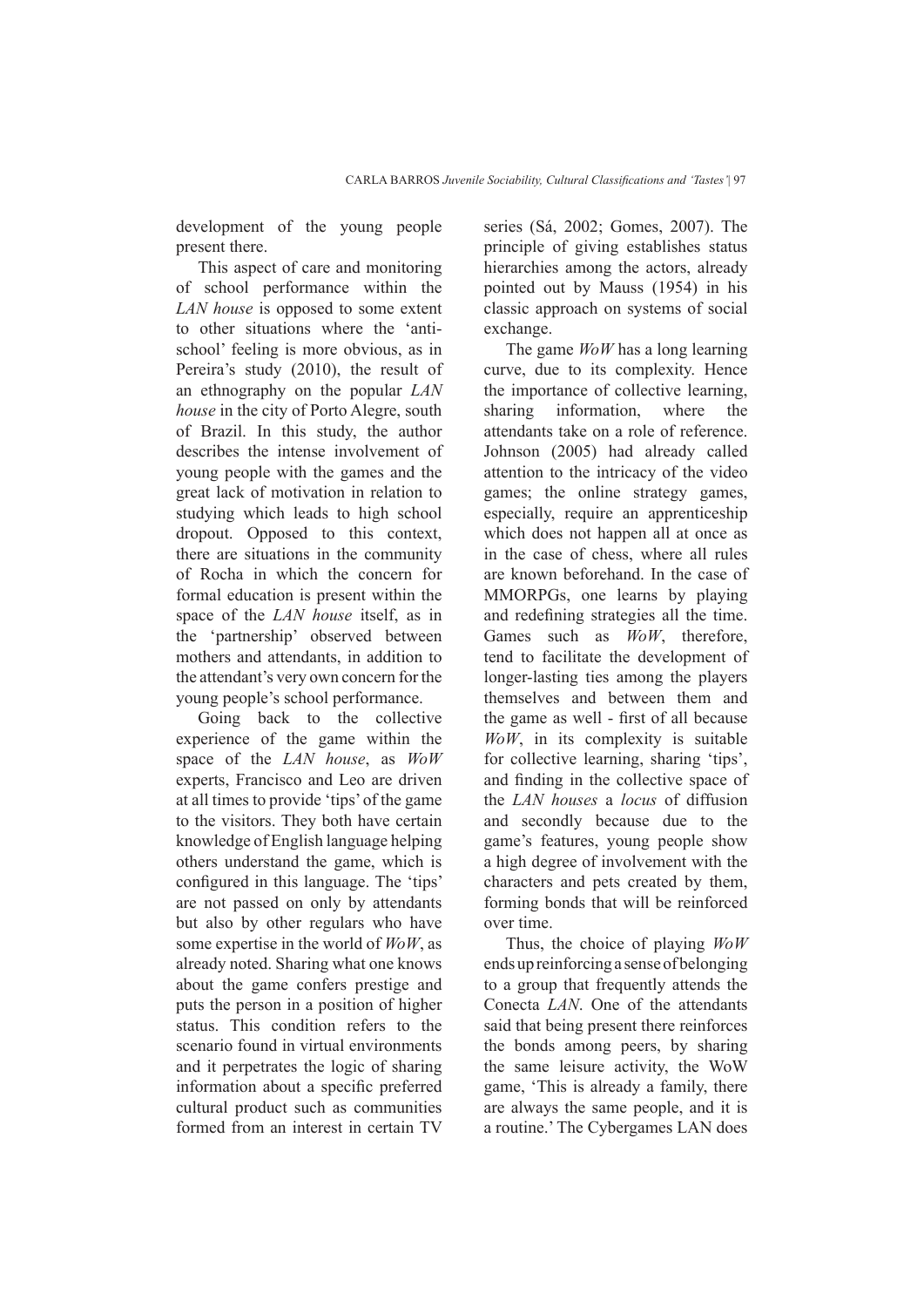not offer on its menu online strategy games like *WoW* and, despite charging less for an hour of Internet access it is less frequented than the Conecta LAN. In Cybergames, navigation is more individualized, without much sharing. By contrast, the Conecta has little space for solitary navigation. The experience of playing *WoW*, as said, is characterized by a lot of reciprocity exchange of information, jokes and collective learning. This *LAN house* even had a 'business expansion' in 2009, with some improvements of the space such as an 'upgrade' of the machines - including better monitors that raise the 'visual attractiveness' of *WoW*, as reported by an attendant - and an increase in the number of computers.

The 'family' of the Conecta LAN reaffirms its bonds in the everyday experience of the game. *WoW* is based on the confrontation between two major factions - the *Horde players* and the *Alliance players*. The players who attend the space often choose the 'Horde', due to the influence of one of the attendants, Leo, on the group. When asked about the reason for the preference for this clan, he replies: 'In the Horde, the characters are uglier ['ugly' here has a positive meaning, as if carrying an aura of rebellion to escape the standards] it has a more tribal culture, a wild one. The Alliance is more civilized, more political. The Alliance is treacherous.'

On another level, related to the construction of subjectivity in the game, it is possible to select options within a wide range of 'races' and 'classes', which makes *WoW* a universe that allows a great diversity, since the player has multiple ways to make his character more unique. While in other

MMORPGs it is common to have three races, in *WoW* there are eight different races, all with well-defined characteristics. The individualizing aspects of the game are also evident in the issue of individual performances there is a strong sense of collectivity (defending the group) which is linked to moments of high individual performance, as shown by the words of a player: 'It is only me who honors the Horde, everybody else is behind me and I am on the first place.*'*

### **Beyond the** *World of Warcraft*

The game expands beyond the field of play entering the area of the site YouTube, where the gamers usually watch clips with direct references to the game *WoW*. One of these clips, which is very successful on the site, is 'Eopitame put the shield on me'<sup>5</sup> , made for players of Dota, a variation of *Warcraft*, this is a parody of the song *Blame it on me*, with lyrics adapted to the universe of *WoW*. Those who go to Conecta enthusiastically listen to the clip, while playing, identifying themselves with the lyrics' references to the game.

Thus, the influences of the attendants stretch to other fields, such as the consumption of music - they play in the *LAN* the music of indie rock bands (alternative rock bands) such as *Pearl Jam, Alice in Chains* and *Bush.* Francisco does not hide his pride when talking: 'They like Pearl Jam, some no longer like funk.' A regular, in turn, reveals his process of distinction from other young people from the local by his preference for the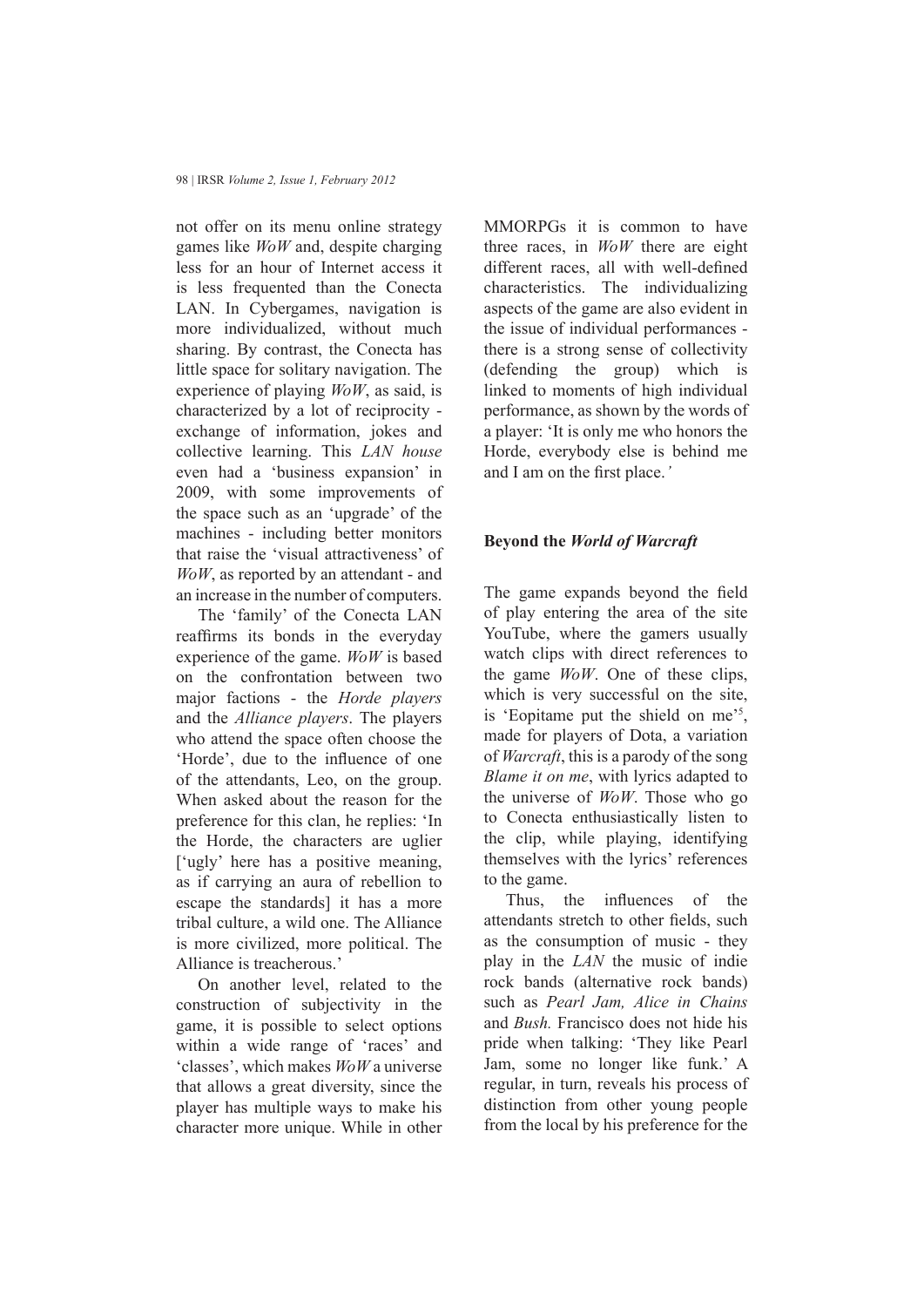musical style present in the Conecta: 'I do not like funk, they play funk in the LAN down there (Cybergames LAN).' Along with indie and metal rock bands, one can also hear in that space some other 'alternative' tunes admired by those in charge with the *LAN house*, such as the *High and Mighty Color,* a band that is part of the soundtracks of Japanese cartoons. It is common for young people to ask the attendants to copy the repertoire they play on their MP3 players - a service for which they charge \$ 0.15 per track - which makes the attendants important disseminators of this musical style. Meanwhile, in the Cybergames LAN, the most required musical genres to be copied are funk and 'pagode', a kind of popular samba.

One can say that the attendants of the LAN Conecta play the role of cultural mediators (Velho and Kuschnir, 2001):

The social life exists only through differences. It is them that, from the interaction as a universal process, produce and enable exchanges, communication and sharing. The study of mediation and, specifically, mediators allows us to observe how the interactions between social groups and different cultural levels take place. [...] In a continuous process of negotiating reality, choices are made, having as reference symbolic systems, beliefs and values around material interests and material goals of all sorts. Mediation is an ongoing social action, not always obvious, which is present on the most diverse levels and interactive processes. (Velho and Kuschnir, 2001: 9-10)

In contemporary society, the issue of mediation is of great relevance in enabling the transit and contact between different universes, in a scenario of socio-cultural heterogeneity and diversification of social roles. Individuals immersed in the urban environment, in particular, are potentially exposed to a wide variety of experiences, due to movement through universes where different and sometimes conflicting values and world views are being updated. Some individuals, in addition to transiting through different social dimensions, become mediators between lifestyles and various social experiences.

Analyzing the context studied, it is possible to perceive differences between the cultural capital (Bourdieu, 1984) of the owners-attendants and that of the customers. They are not residents of the community and have a cultural capital strongly related to the 'pop universe' - admiration for games such as *WoW*, comics, *Star Wars* saga, Japanese cartoons and *indierock* bands - extending their influence beyond the 'musical taste'. They deny the funk, rhythm commonly associated with the popular cultural 'vulgar' universe as demonstrated by the words of Francisco: 'My son [unborn] may be queer; sex is in each one's head, whatever, anything but a funk fan. I am already making a musical selection for him to listen to, from the 50s, starting with Elvis'. It is commonly widespread the perception of Rio de Janeiro funk as a kind of periphery music marked by 'bad taste', which would be expressed, especially by the lyrics considered 'rude' and 'vulgar' (Vianna, 1988).

'Cultural tastes' can be forwarded to lifestyle and social distinctions. Bourdieu (1984) analyzed the social development of taste, arguing that the choices of objects of consumption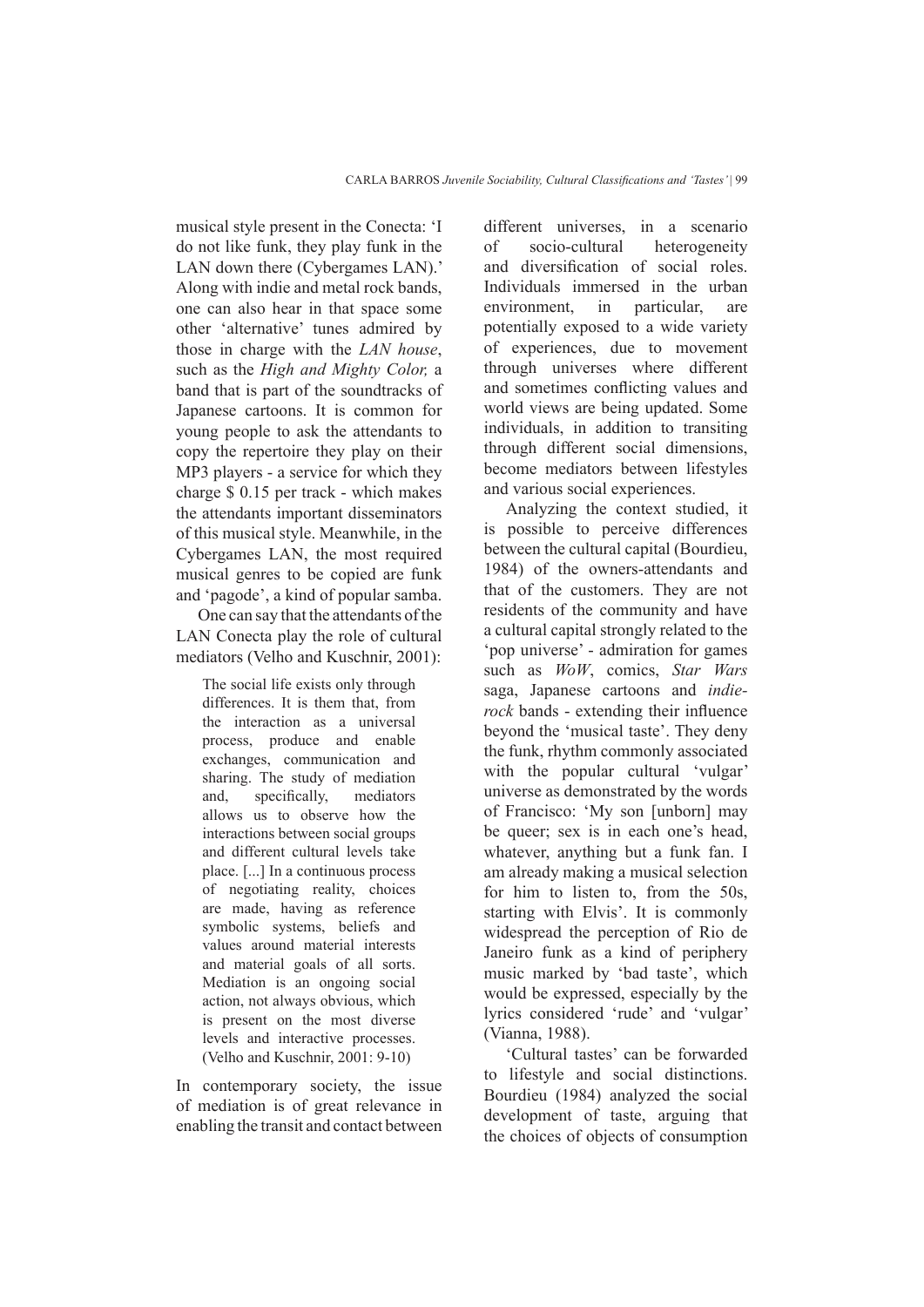reflect a kind of symbolic hierarchy determined and maintained by the economically superior classes to strengthen their distinctiveness expressed through a sense of superiority - compared to other classes. Taste, then, would be an element that defines and separates the upper class of the working classes, expressing itself in the choices of food, beverage, cosmetics, music, literature, etc. Showing up in the social life in a natural way it becomes a legitimate criterion of distinction for excellence, covering all aspects of human life that include choice and thus forming social groups.

While Bourdieu ponders on the issue of the distinction between social classes, it is worth here to shift the issue of social production of taste to the interior of the same group, which in some contexts can share the same identity - such as, 'the young people from the low-income community' as opposed to 'young people from the upper-class' - but in others, they distinguish themselves starting from various qualifying criteria. Within the context of the study, there are distinctions being created between the 'alternative' taste of the Conecta *LAN* group and the 'popular' taste associated with rhythms such as funk, by the inhabitants of the slum, as is the case of the Cybergames *LAN*'s customers. One can notice here a sense of higher status among young people in the first *LAN* in relation to the other one, which would be expressed in choices on how to play the 'best game' - as in the idea phrased by one of the attendants, who mocked the game Tibia, quite popular in other *LAN*s, describing it as 'lame' compared to *WoW* - or listening to a more 'independent' music genre.

#### **Joining Orkut**

The 'digital literacy' among the masses in Brazil has been done largely through adherence to Orkut (Spence, 2007). It is through this social network that most Brazilians, especially in the world of lower class groups, have their first contact with the Internet<sup>6</sup>. For these social groups, being in Orkut is a way of being in the world. When I first arrived in Rocha, a boy of 5 years, son of the man who took me to meet the community, asked his father: '*Does she have Orkut?'* This same boy, still illiterate, knew how to enter the social network and was helped by others in the local *LAN house*, when he wanted to include some new stuff on his page. His father says: 'He cannot read, but he knows how to enter Orkut. Girls [older friends] upload his photos for him'.

The 'initiation' in the Orkut universe is made, preferably in two ways with the help of a younger friend or relative, or, with the help of attendants of LAN houses. Its 'friendly' interface compared to other networks, also contributes to the massive adherence. Many NGOs and programs of 'digital inclusion' of the government have policies restricting access to Orkut and to games - in their spaces, which leads to a significant lack of interest of local people in attending places with free Internet access available in their neighborhoods, while *LAN houses* maintain their constant movement.

Posting on Orkut mostly implies comments and photos of events taken with friends from school or from the neighborhood, with people you just saw or talked to using other means of communication, strengthening the already existing bonds, as it appears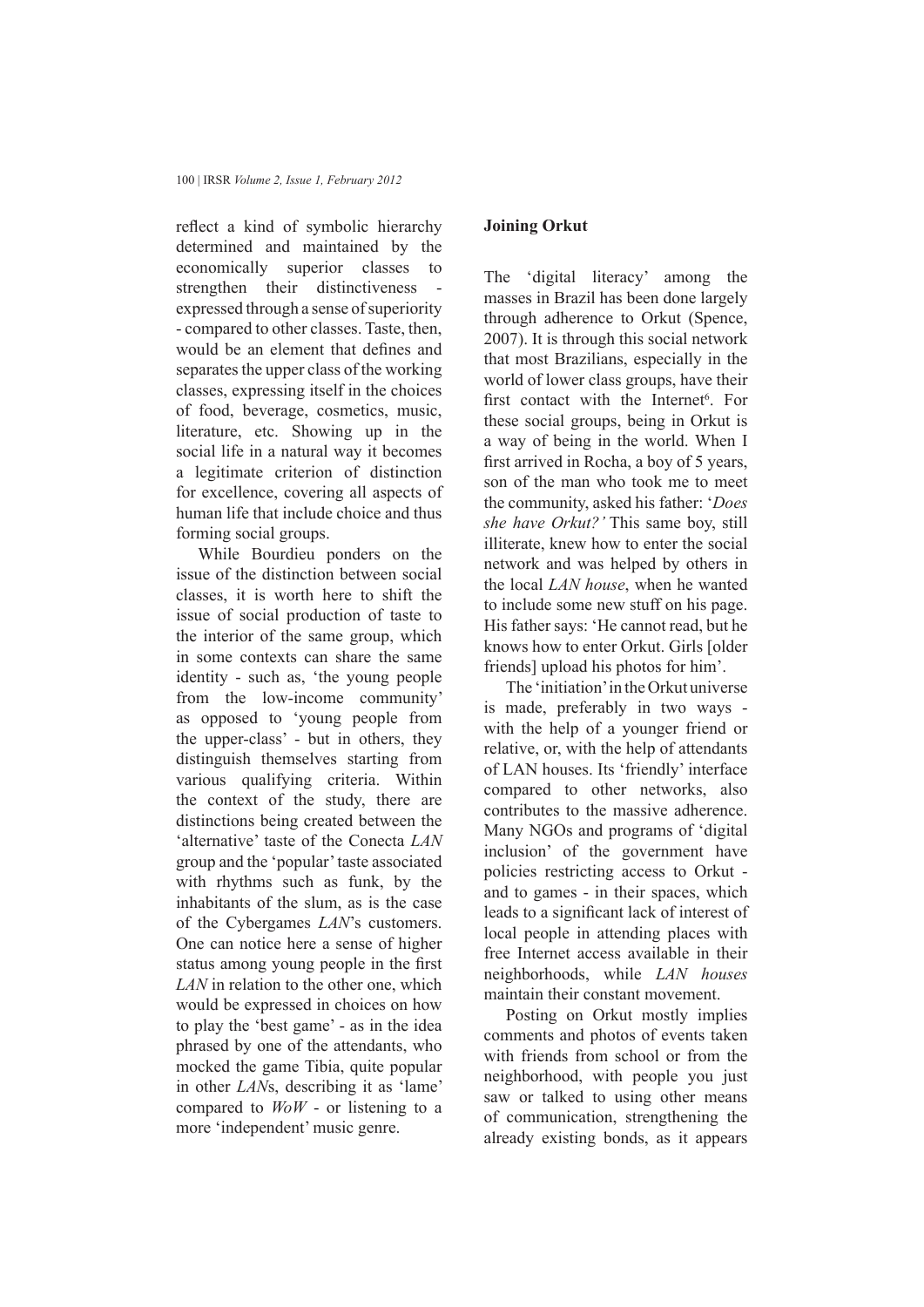from the informants' discourse. In some cases, one comes to distrust the possible emergence of a 'true friendship' in the virtual world:

No, I do not like it [to meet new people through the Internet]. I don't need it, I already know so many people so why would do through the trouble of trying to meet others? You don't truly get to know people. You, therefore, believe half of what people are saying, but you do not know what the truth is. So I do not go to chat rooms, I do not like it. (Luiza, 19 years)

My friend is with me all the time, he knows what I do and what I do not do, he knows what I like or do not like. Now a friend on the Internet has no idea what I like or dislike. (Jorge, 18 years)

The idea of the Internet as a place of disguise can be threatening to the establishment of trustful relationships and this perception also arises in the words of Francisco, attendant at the Conecta LAN:

I do not add anyone on MSN if I do not know them personally, I do not like that. Firstly because on the Internet everyone is happy, right? So there's a lot of hypocrisy. My mother? She said she was a beautiful brunette and I don't mean to say that she is ugly, but on the Internet... You have to see the picture she uses on Orkut, it's somebody else and I do not know who she is. My mother has already upset about four guys over there; she broke around four hearts…

Orkut is used in various situations in order to share with others, that is, for example, the case of the favorite music video of a 14 year old girl, who is signed in on her mother's Orkut account, or the case of a soccer team from the Association, whose president, 47, states: 'It's the boys that mess with my Orkut account, they do everything, they notify about soccer matches, everything, I don't even know how to use it.'

Coexistence in the games also nourishes sociability in other virtual spaces, as in the case of Lucio, 18, who loves to play Dota - a variation of the original *Warcraft* game - and created a page on Orkut for fans like him. He does not like the idea of an environment 'without control', where people that he only knows superficially could enter: 'I did it to close the circle, to bring friends together, they have to be people I've seen at least once.' This exemplar case shows the primacy of sociability that combines familiarity and common interests, such as the case of the 'real' friends on Orkut, whose borders are controlled.

This scenario of sociability leads to a perspective that goes in favour of Miller and Slater's formulations (2000) about the inadequacy of making an *a priori* distinction between online and offline life, which is common in research about the Internet. The authors, who studied the relationships experienced in *LAN houses* of Trinidad, believe that this distinction should not be established as a methodological and analytical starting point for research; but rather the distinction is quite contingent, since in some contexts people set in their lives clear outlines for each of these spheres, while for others the distinction is not relevant or does not even end up being established. In the environment studied in the community of Rocha,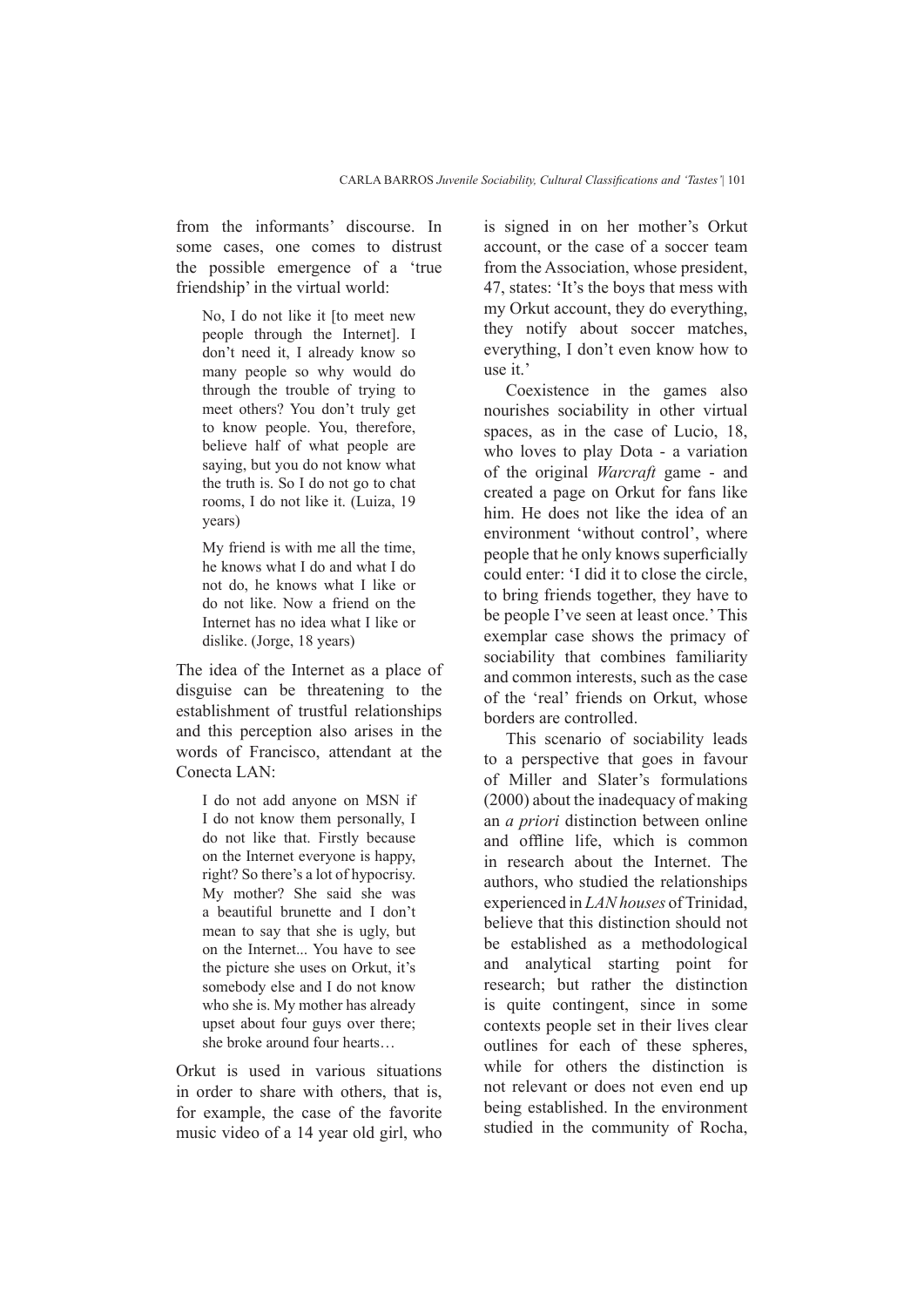online relationships are fundamentally an extension of offline life, emerging as an opportunity to deepen existing bonds with peers. Thus, the Internet appears as a way of strengthening bonds with the group of friends who make up the network of coexistence the most familiar and present in the everyday life of the person.

Sharing the same computer, observed in the *WoW* game experience, also occurs when several people in the *LAN* sit around another one that takes the lead of the navigation on Orkut. In this case, those observing express their opinions on what pages to visit, what to post and 'delete', for example. In one of these typical scenes, a teenage girl was surfing next to a child and an older woman. The latter was making requests all the time - like 'hmm, take that out, delete, delete.' (asking to remove the message posted by a boy). At one point the child sat on the lap of the student and put the headphones to his ear. Then the elder took the headphones for herself and she began singing loudly the song of a Youtube clip, while the student stood in front of the computer running the shared navigation. Finally, the student begins reading out loud a love poem posted by a boy and the reading was made jointly, with her older companion. At another moment of observation, a group of teenage girls entered on Orkut, trying to update their pages and accessing those of friends to see the news. Interaction is a constant during navigation - while one is at the computer, the focus eventually shifts to see what friends are doing. In this collective experience, directions for navigation are being suggested ('let's go on my cousin's Orkut now') as well as actions to check out relationships

('I'll visit his Orkut account to see if he's dating').

### **Conclusions**

The article attempted to understand some ways of surfing the Internet starting from a glimpse over interactions found within the *LAN* space and the cultural context of the social actors investigated. The practices related to digital media reveal different aspects of the social universe of the juvenile group studied, such as the appropriation of the spaces of *LAN houses* as a 'local club' and the practices of shared navigation. The relativization of the 'individual' mode of consumption is needed for understanding the collective uses observed in the experiences with games and social networks in *LAN houses*, where it is possible to think of the idea of 'personal shared PCs'.

An important part of the analysis was to see how the collective navigation in gaming and on the social network Orkut reinforce family and day-today social bonds, without noticing here any kind of emptying of the of 'real life' relationships. This does not necessarily express an aversion to new contacts on the Internet, but a clear emphasis on strengthening and nourishing the sociability network already established, which leads to a questioning of a priori oppositions between the 'virtual' and the 'real' relationships (Miller and Slater, 2000). What we observed, in fact, was a reinforcement of social bonds in virtual networking, with a strong call for location. Talking to those 'who you know', with whom 'you meet every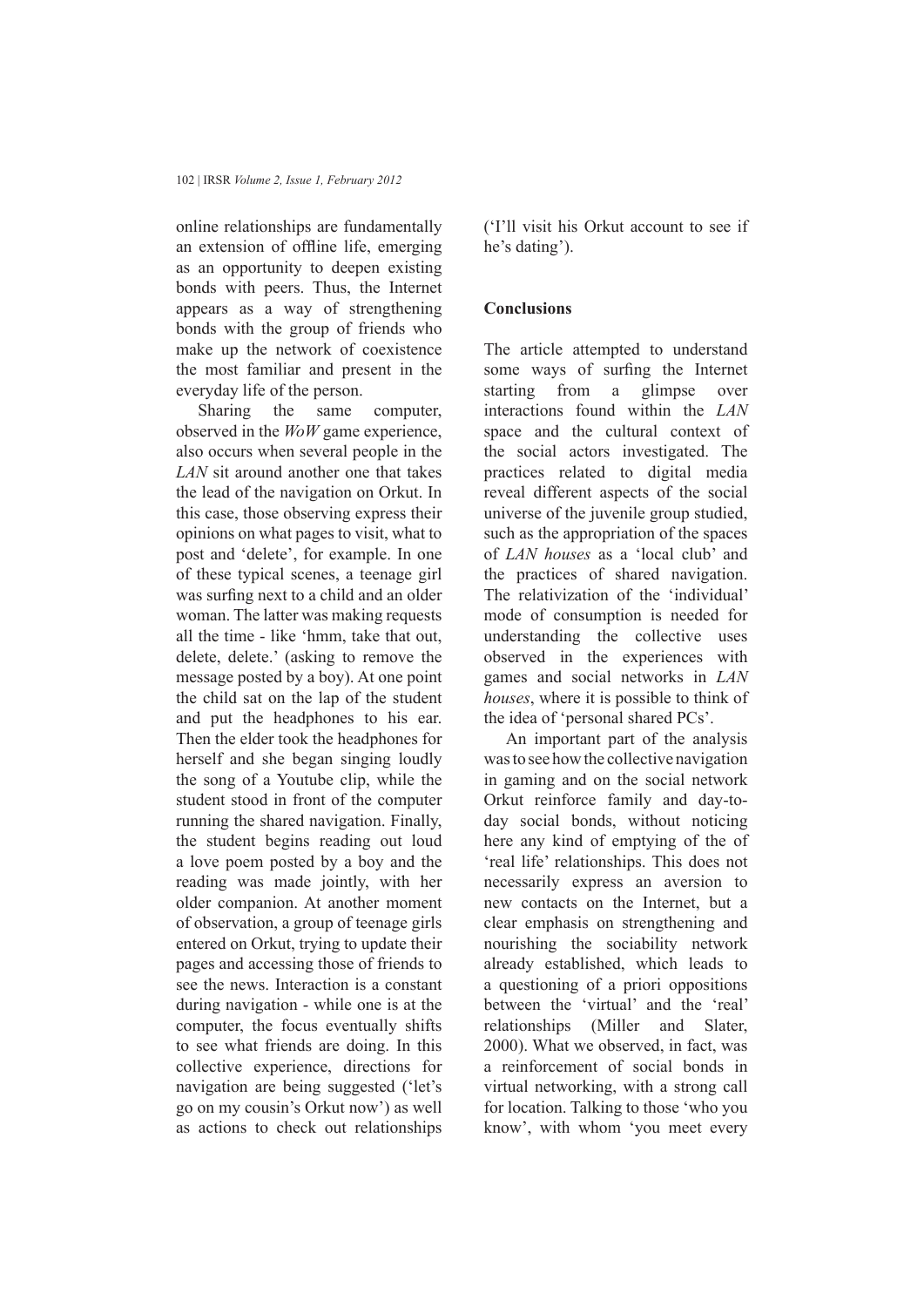day', with whom 'you just met or talked to' seem to be the major motivations of the sociability established between the informants, which therefore has the mark of familiarity. In their speech, they show a certain perception of the Internet as an ambiguous space, potentially deceptive when it involves contacts that start out as anonymous and where establishing 'true' relationships would be unlikely; this means that the Internet is perceived as a privileged place for disguise and deception. Various anthropological studies (particularly Duarte, 1986; Sarti, 1996; Fonseca, 2004), on the universe of the lower classes, highlight three points of reference in their view of the world: family, job and location. In a sense, the ethnographic data here presented reflects the values typically found in these cultural contexts - an emphasis on the relationships established under the mark of familiarity and location and a certain suspicion towards relationships initiated outside this circle, without human mediation or face to face contact, as is the case of the virtual universe.

With specific regard to the experience with the game *World of Warcraft*, we see the 'classifying vocation' of the cultural product in question which, curiously, makes use of a language of affiliations and clans (*Horde* and *Alliance*), inspired by totems. Young people see themselves belonging to different groups through the game experience - being part of the group in the Conecta *LAN* and of the Horde clan in *WoW*, liking the *indie* band Pearl Jam and the soundtrack of Japanese cartoons, among other cultural tastes, create a sense of sharing within a specific group of young people

in the community, who distinguish themselves from others who attend the 'inside *lan'*, the Cybergames, where the preference for 'violent games' and musical rhythms socially stigmatized, such as 'funk carioca' – funk from Rio de Janeiro - are verified.

Thus, the development of identities through digital technologies moves in the context of local subjects, where it is highlighted the role of the *LAN* attendant as 'cultural mediator' who influences 'tastes'. With great influence on the constant group of the LAN house - thanks to their expertise and great involvement with the game world - the attendants end up influencing not only in the adoption of *WoW* as the game preferred by customers, but also in the dissemination of certain musical genres and other cultural products consumed in that space.

The collective experience of the game allows strengthening ties of distinction and belonging to a group of young people who frequent the Conecta *LAN*, who design their identities starting from a field of classifications that is established on several levels: 'outside *LAN'* (the young people from Conecta) X 'the inside *LAN'* (young people from Cybergames) *WoW* players (young people from Conecta) X Tibia players (young people from other *LAN*s); those who love *indie* rock (young people from Conecta) X funk fans (young people from Cybergames); the *Horde* (young people from Conecta) X the *Alliance* (other *WoW* players). The process of differentiation involves at the same time, membership of a group and developing subjectivity, by establishing a sense of 'taste' that goes from the choice of playing *WoW* to adhesion to other cultural products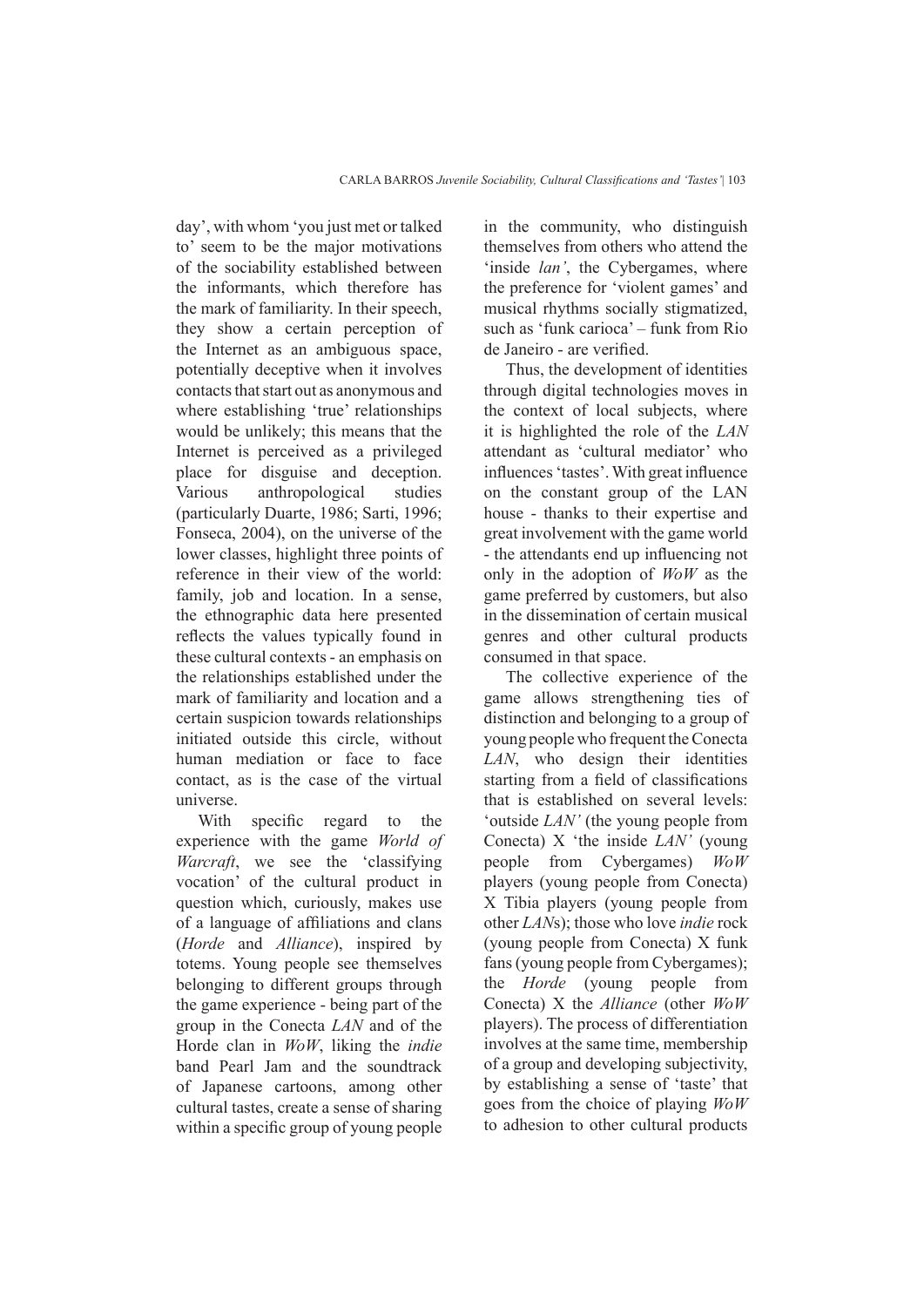such as certain musical styles.

It is, therefore revealed, how the motivations for the game - and on a larger plan, the consumption of products and adherence to cultural 'tastes' - are shaped on the collective level, indicating the importance of sociability, of sharing and of the sense of belonging to a particular group against others. The consumption of cultural products thus serves to create 'bridges and barriers' (Douglas and Isherwood, 1979) within the community by shaping the identities of juvenile groups within a particular classification system. It is an arena where actually, a logic that prioritizes products and identities, things and people, differences and similarities in contemporary social life is expressed (Sahlins, 1976).

#### **Notes**

<sup>1</sup> The term 'favela' was not used by the residents in their first contacts with the group they referred to the location as a 'community'. In subsequent contacts, the term 'favelinha' came up to name the location. Remember, the term 'favela' usually has a very negative connotation, when associated with ideas of 'chaos', 'dirt', 'disorder', 'poverty' and 'violence'. For a broader discussion on the social representations related to 'favela' and 'community', see Valladares, L. *The invention of the favela: the myth of origin favela.com.* Rio de Janeiro: FGV, 2005, and Birman, P. 'Is the Favela a Community?' In: Silva, Luiz Antonio M. (ed.) *Life under siege: Violence and routine in the favelas* 

*of Rio de Janeiro.* Rio de Janeiro: Nova Fronteira, 2008.

<sup>2</sup> The names of the location, of the LAN houses and respondents are fictional, as a means of preserving anonymity.

<sup>3</sup> Cf *Favela tour* available at www. favelatour.com.br, last accessed on August 3, 2010, *Favela receptiva* available at www.favelareceptiva.com, last accessed on September 10, 2010.

<sup>4</sup> Source: www.blizzard.com, last accessed on October 5, 2010.

<sup>5</sup> Excerpt from the lyrics that appear in the subtitled music video: 'But there must be some problem because this guy is not a noob / he is level 37 / he has gold and a clan and everything / I have already used my arcane ring / he even has mana / but he does not put his shield on me / I'm pissed that he does not put the shield on me / look where you walk / do not forget that you have a lot of techies / if you have a lot of bombs you're dead / I left him and went soloing mid / moving around with no life you will die.' Available at: http://www. youtube.com/watch?v=ZvDT69spcO4, last accessed on March 10, 2010.

6 Brazil is one of the countries with the highest adoption rate of social networks around the world, topping the list of countries with more users who visit social networks, in proportion to the total number of Internet users. Orkut was one of the sites that helped the social networks in Brazil become popular. Google launched the Brazilian version of the site in 2004 and in September 2005, half of the Brazilian active on the Internet had already connected to Orkut. In 2010, it remains the most popular social network in the country - in July, about 87% of the internet users used Orkut in Brazil (Source: Nielsen Ibope online – www.ibope.com.br).